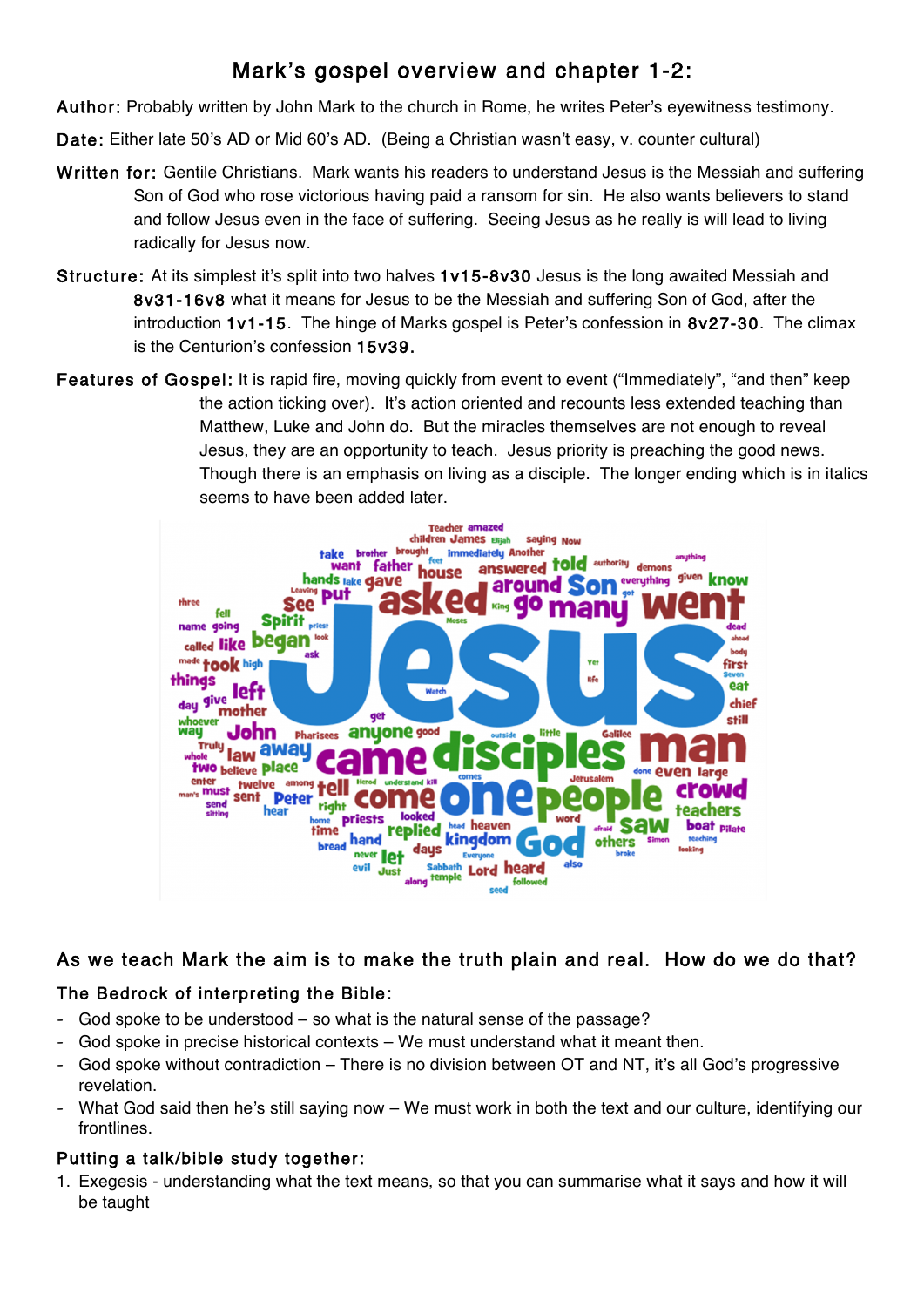- 2. Significance and application reflect on passage in terms of doctrine and the Bibles big picture. How does it relate to us today?
- 3. Structure Your aim in teaching this is application, heart change not information transfer. Ask: how do I get people's attention? How do I help them see its importance? How do I get below the radar to deal with people's hearts? How do I get it into people's minds and hearts long term? Connection and need - State – Explain – Apply
- 4. Write up Forces us think about what we say and how we say it. Drafting/Editing helps us take out asides and refine and focus our material and questions so that we make the main thing the main thing.

# Exegesis

#### Simple beginnings: Working with the text

- Use more than one Bible version one more literal one which aims to make it understandable.
- Observe and interrogate the text Asks questions like Why? Where? How? What?
- Try to imagine you were reading it for the first time as a Christian, and then re-read it again as a non-Christian – what questions do you have, what words don't you understand and what surprises you?
- What is the context? When was it written? Who is it to? What are its big themes? Where does it fit with the rest of the Book and the Bible?
- Think Horizontally compare the incident with the other gospels. What is distinctive about where the Mark has put it, what's around it? Why has Mark included it when others haven't? Why has he put it in that particular setting? Why has he used those words? But always preach Mark not a mixture of the gospels.
- Read the gospel both forwards and backwards. Read it in the light of knowing its ending what is Jesus teaching that they will get when he has died, risen and ascended?
- Tension One of the key tensions in the gospels is with the now and not yet of the kingdom of God. It is inaugurated in Christ's coming and his disciples are called into life in the kingdom under his Lordship and committed to living it out, whilst they pray for its full realisation which is still to come.
- It is written for disciples about following Jesus and who he was to encourage them to follow Jesus now.

#### Helpful tools to use:

- Readers edge (Mark 1:1) we know who Jesus is from the outset, the disciples/crowds/Pharisees don't, (8:27-30)we read this knowing Jesus has died and risen again they don't, we have a different understanding of the kingdom than they do.
- Purpose why does Mark choose these incidents, what does he want to teach through each one?
- Surprise (Mark 16:1-8) What are the women expecting, what do they find this gives us the key to passage.
- Emphasis and repetition (Mark 7:1-23 defile) There was no bold text or underline, so they used repetition to make their point.
- Quotation/allusion (Mark 4:35-41) Loads of allusions to Jonah story.
- Intensity (Mark 15:1-15) Mark writes so that we feel, he puts things together in a compact format so that we have an emotional response. He wants us to feel the injustice of it all and Jesus aloneness (14:43f Jesus is abandoned and betrayed, 14:53-65 he is falsely accused, 14:66-72 Jesus feels Peter's betrayal, 15:1-15 crowd reject him) and be asking why?.
- Tension texts (Mark 8:29) What will Peter say? We need to help people see its significance.
- Storyline (Mark 7) Each passage fits into the whole with repeated themes and storylines building e.g. rejection of Jesus by religious leaders. Where have these things occurred before?
- Structure (Mark 8:22-30) Has Mark structured his material to show something about a particular issue? What is around the passage that shapes our understanding?
- So What? (Mark7:19) So what implication or application does Mark draw? E.g. All foods are clean

### Applying a passage

Aims: To make and equip disciple of Jesus.

Who are you teaching: - Some are disciples, some are church-goers, neutral and coasting, but assuming they are saved, and some may have never heard. \*\*This is why it's important you ask